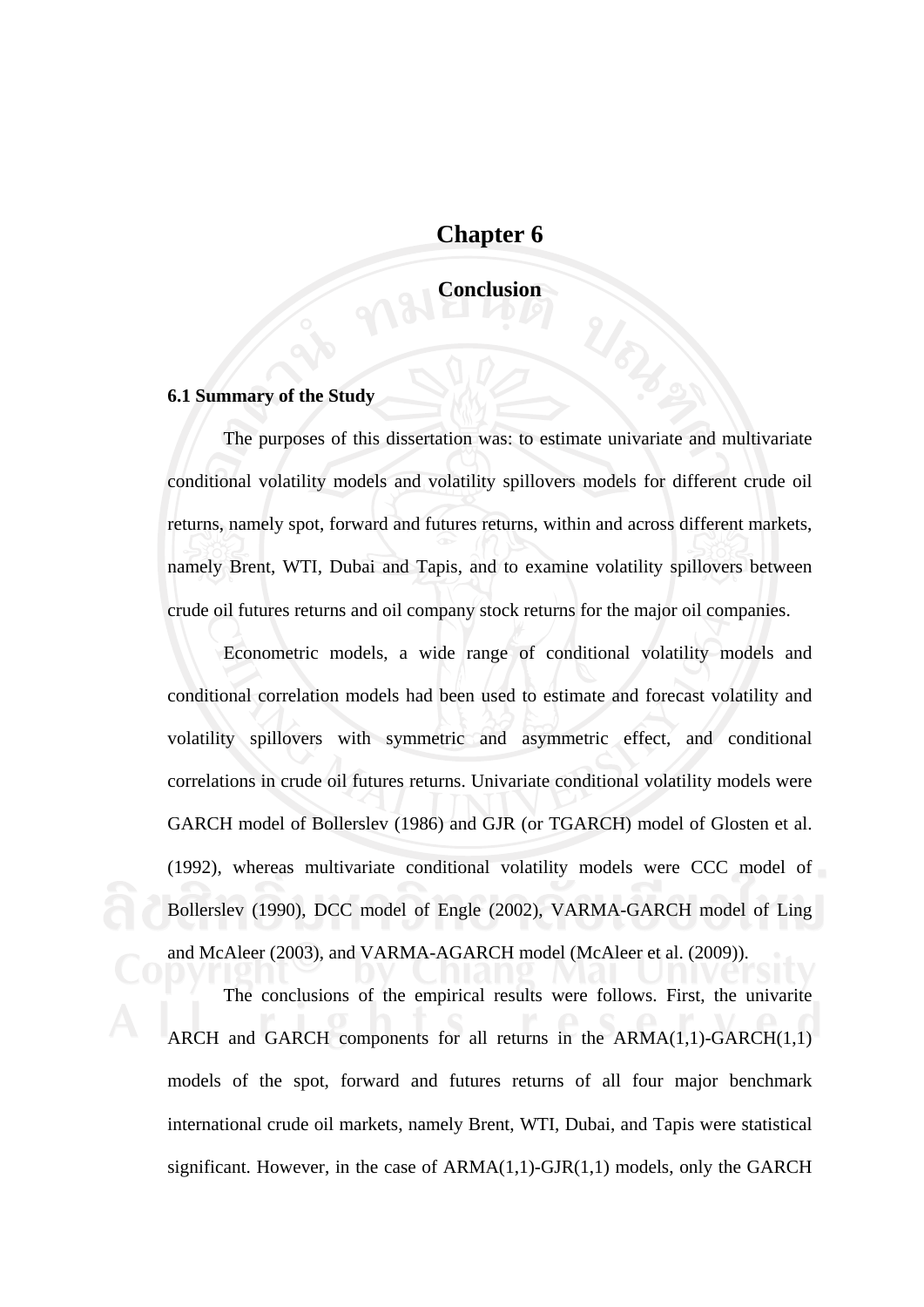estimates in all cases were statistically significant, and most of the estimates of the ARCH estimates and the asymmetric effect were significant. In addition, log-moment and second moment conditions were satisfied for all returns which confirmed that the QMLE were consistent and asymptotically normal.

 Second, using the CCC model and the Bollerslev and Wooldridge (1992) robust *t*-ratios, the calculated constant conditional correlations across the conditional volatilities of returns within same markets were all statistically significant and high. However, in case of across different markets, the calculated constant conditional correlations across the conditional volatilities of returns were all statistically significant and range from low to high, especially conditional correlation between Tapis and other crude oil markets.

 Third, the VARMA-GARCH and VARMA-AGARCH models were used to determine the volatility spillover effects between crude oil returns within markets and across markets, and also to test for the asymmetric effects of positive and negative shocks of equal magnitude. Based on the asymptotic standard errors, most of both models presented the evidence of volatility spillovers and asymmetric effects of negative and positive shocks on the conditional variance, which suggested that VARMA-AGARCH was superior to VARMA-GARCH and CCC models. However, the significant interferences in the conditional volatilities among returns were found only in some cases.

 Fourth, using a rolling window technique for VARMA-GARCH and VARMA-AGARCH between crude oil returns within markets and across markets in order to forecast 1-day ahead conditional correlation, all the conditional correlations displayed significant variability, which suggested that the assumption of constant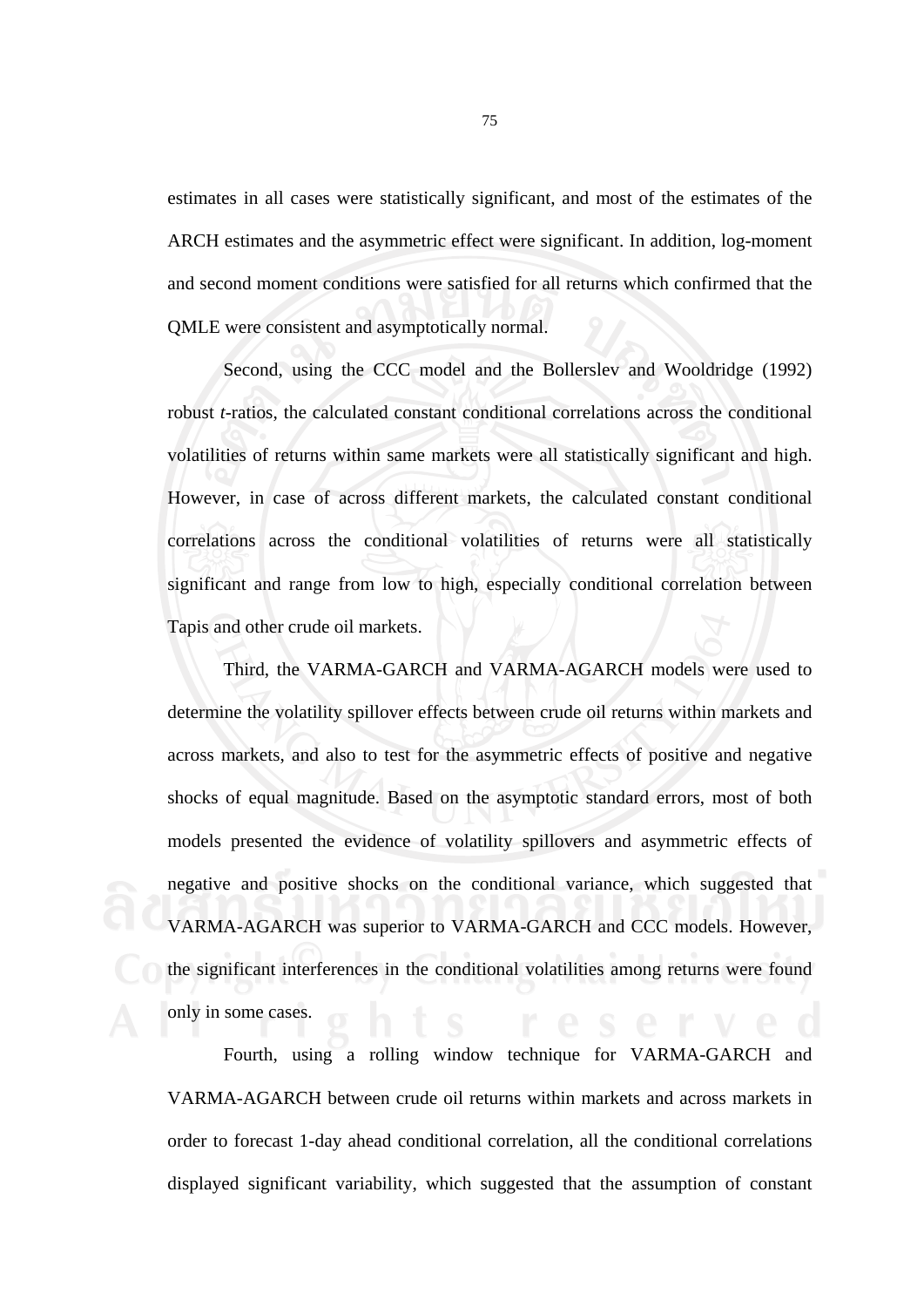conditional correlation was not valid. Interestingly, the forecasted conditional correlations were positive for all pairs of crude oil returns and exhibit both upward trend and downward trend.

 Fifth, based on the asymptotic standard errors, the estimates of the dynamic conditional correlations and the descriptive statistics for DCC across the shocks to returns in each market showed that the estimated of the two DCC parameters  $(\hat{\theta}_1)$  and  $(\hat{\theta}_2)$  are statistically significant, which makes it clear that the assumption of constant conditional correlation is not supported empirically.

 Finally, using the VARMA-GARCH and VARMA-AGARCH models to test volatility spillover effects and asymmetric volatility spillover effects between crude oil futures returns and oil company stock returns, the empirical results showed that the conditional correlations between WTI crude oil futures returns and oil company stock returns of CCC model were very low. Surprisingly, the VARMA-GARCH and VARMA-AGARCH results show that there were no spillover effects between any pair of returns series.

## **6.2 Suggestions for Further Study**

 Since the CCC, VARMA-GARCH and VARMA-AGARCH models are assumed constant conditional correlation, which are not supported from these empirical examples, and the DCC model has some drawbacks about restrictive conditions on the parameters, so McAleer et al. (2008) proposed the Generalized Autoregressive Conditional Correlation (GARCC) model and provided completely derivation of the regularity conditions and asymptotically theory. Therefore, future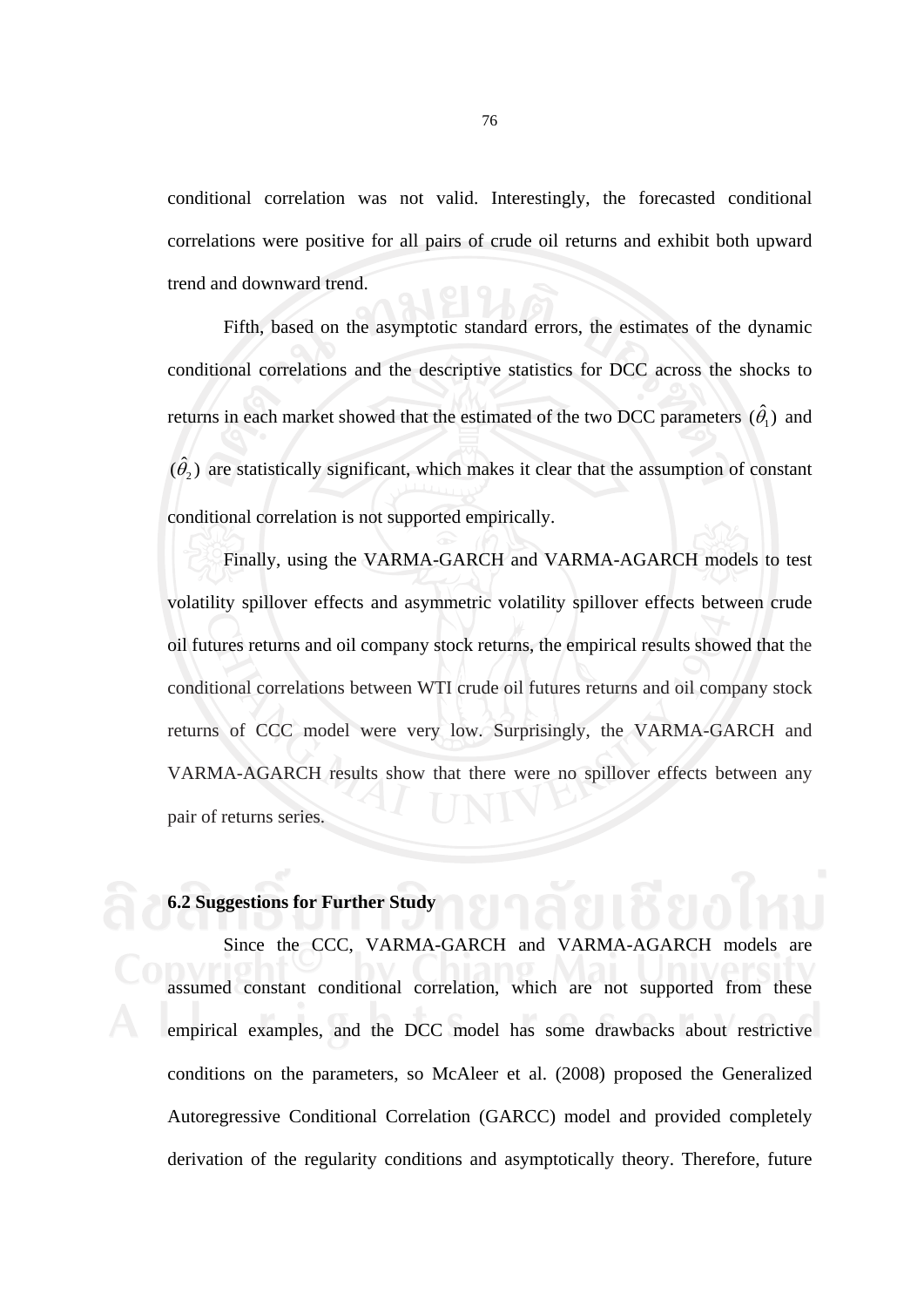improvement in volatility modelling should consider the GARCC specification, which is likely to offer the potential for more accurate model and hedge strategies.

 Hedging is an instrumental financial to reduce the risk involved in holding a financial asset by taking an offsetting position, and is popularly used by the oil company, oil trade or investor to reduce its exposure to fluctuations in crude oil prices. In addition, a useful application of the volatility models is in the formulation of hedging strategies. Consequently, future research should include a more detailed consideration of the design of an optimal hedging strategy based on estimating a wider range of models yielding dynamic conditional correlations. In case of volatility spillover, alternative causality techniques should apply for testing volatility transmission and compare the results with the VARMA-GARCH or VARMA-AGARCH model.

 Nowadays, because of the rising crude oil prices, concerning about limited future crude oil supply, energy security issues (such as energy prices, critical need for energy and political instability of several energy producing countries) and increased concern about the natural environment (such as climate change or global worming), other primary energy sources (such as coal and natural gas) and alternative energy sources (such as nuclear energy, biofuels (gasohol and biodiesel), hydroelectric energy, solar power, win power and wave power) become more important. Therefore, the relationship of returns and volatility for crude oil prices and alternative energy prices should be explored in the futures study, because it may be shade light on understanding of effect of crude oil price on the alternative energy industry.

 In addition, because of the recent rising crude oil price and growing environmental concerns, biofuels, especially ethanol and biodiesel, has become an